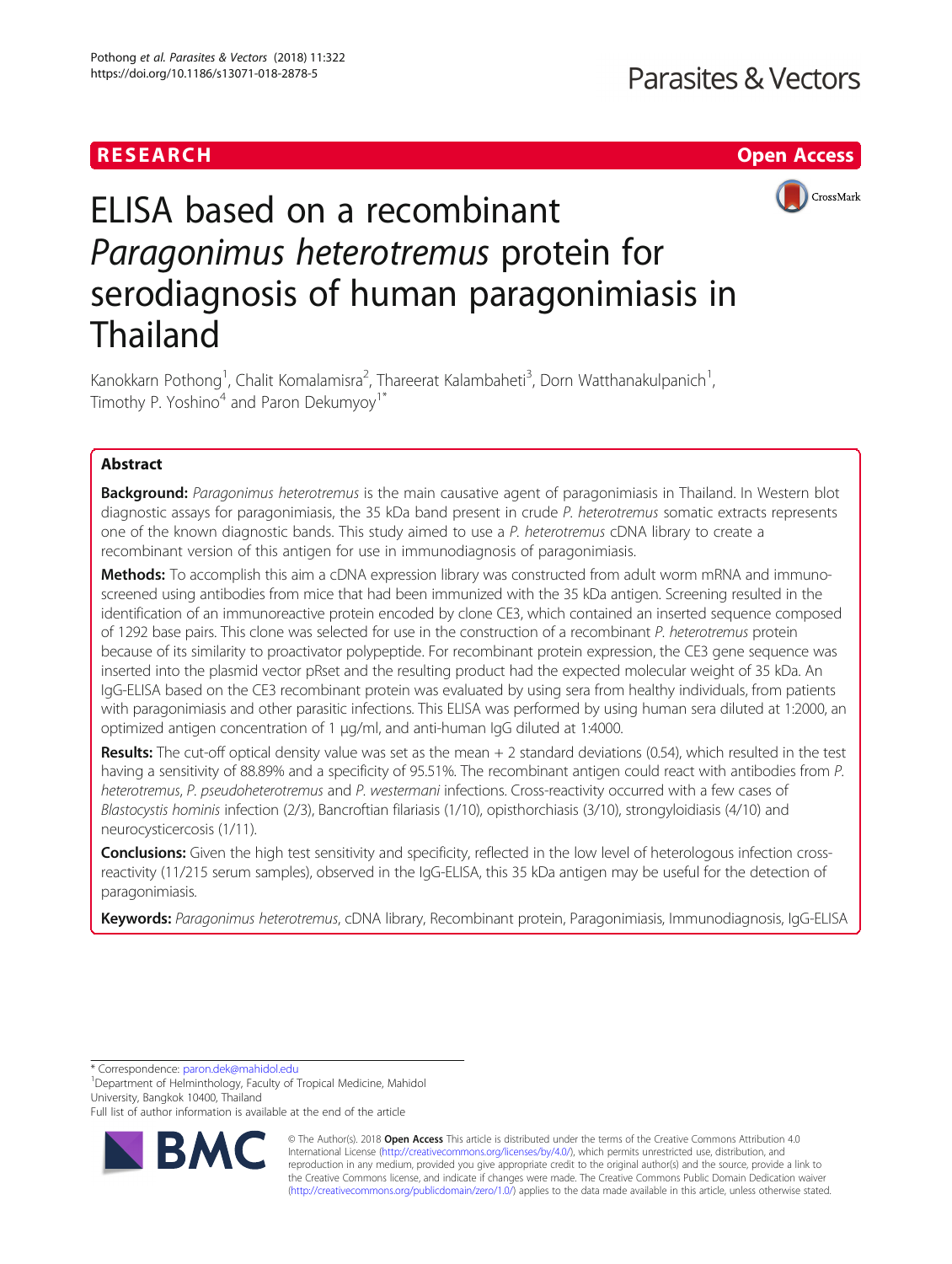## Background

Paragonimus species, also known as lung flukes, are the causative agents of pulmonary paragonimiasis in humans. In Asia, the occurrence of paragonimiasis is 90%, with about 20 million individuals infected [\[1,](#page-9-0) [2](#page-9-0)]. Seven species of the genus Paragonimus have been recorded in Thailand: P. bangkokensis, P. harinasutai, P. heterotremus, P. pseudoheterotremus, P. siamensis, P. westermani, and P. macrorchis. Of these, P. heterotremus, P. pseudoheterotremus and probably P. westermani are reported in human cases [\[3](#page-9-0)–[5\]](#page-9-0). People become infected with Paragonimus parasites when they frequently eat improperly cooked freshwater crabs containing Paragonimus metacercariae collected from mountainous streams.

Several suspected cases of paragonimiasis have been clinically identified without the detection of Paragonimus eggs or worms in the sputum, feces, or tissues. Notably, the ectopic foci of this worm in various host tissues can result in cerebral, cutaneous and other clinical forms of paragonimiasis that can be difficult to diagnosis. Therefore, immunodiagnosis is an important supplement to the parasitological methods used in the detection of Paragonimus infections [\[6](#page-9-0), [7](#page-9-0)]. Specifically, immunoblotting tests using P. heterotremus crude extracts of adult worms show high sensitivity and specificity to paragonimiasis heterotremus with diagnostic bands corresponding to 32.5, 33, and 35 kDa native antigens [[8\]](#page-9-0) and can differentiate between P. heterotremus and P. westermani Korean strain [[9\]](#page-9-0). Another P. heterotremus component, a 31.5 kDa partially purified antigen, also has been used in the diagnosis of human paragonimiasis [\[10](#page-9-0)]. Molecular techniques have been applied as a tool for producing recombinant protein antigens to replace the native antigens produced by other parasitic worm species from animal hosts in similar tests  $[11]$  $[11]$ . Obtaining *Paragonimus* adult worms for native antigen preparation is a very time-consuming and costly process which involves crab collection, recovery of metacercariae from crabs, infecting and maintaining mammalian definitive hosts, confirming infections by eggs detection, and finally obtaining worms from host lungs and processing them for diagnostic testing. Therefore, the aim of the present study was to apply a molecular approach to generate P. heterotremus DNA recombinant antigens for use in immunodiagnosis of human paragonimiasis. To this end, we constructed a complementary DNA (cDNA) library from adult P. heterotremus worms and used a molecular cloning approach to identify and express recombinant proteins that exhibited selective immunoreactivity with antibodies recognizing the 32.5, 33 and 35 kDa bands comprising P. heterotremus native antigens. Herein we report the DNA cloning, identification and expression of a recombinant protein for the 35 kDa antigen and the construction of an IgG-ELISA (enzyme-linked immunosorbent

assay) based on this protein. Results of testing against a panel of human sera indicate that the recombinant protein generated by this study may be useful in the serodiagnosis of human paragonimiasis.

## **Methods**

## Worm collection

The metacercariae were recovered from freshwater crabs (Larnaudia larnaudii), which were collected from paragonimiasis endemic areas of Nakon Nayok Province, central Thailand. Gerbils were infected by feeding five fresh metacercariae to each animal using a stomach tube connected to a syringe and maintained for at least 35 days, at which time *P. heterotremus* eggs were observed in the feces using a simple smear technique. Gerbils were then euthanized and the adult worms isolated from the lungs and surrounding lung tissues. Isolated worms were washed 3 times in 0.85% sterile NaCl and used for preparing crude antigen and for isolation of total worm RNA.

#### Construction and immunoscreening of the cDNA library

To construct the cDNA, total RNA was extracted from fresh *P. heterotremus* adult worms by using the singlestep method of total RNA extraction with TRIzol® reagent (Invitrogen-Life Technologies, Carlsbad, CA, USA). Messenger RNA (mRNA) was isolated using a solid-phase oligo-dT matrix (Oligotex mRNA mini kit; Qiagen, Hilden, Germany) according to the manufacturer's instructions. Two micrograms of mRNA template was used in the Universal RiboClone® cDNA Synthesis System (Promega, Madison, WI, USA) and further ligated into a pJET 1.2/blunt Cloning Vector (CloneJET PCR Cloning Kit, Thermo Fisher Scientific, Rockford, IL, USA). The ligation mixture was used directly to transform Escherichia coli XL1-Blue (Stratagene, Agilent Technologies, Santa Clara, CA, USA) competent cells, followed by plating on LB agar plates supplemented with ampicillin for Ampicillin-selection. To identify the antigen-producing clones by immunoscreening, the pooled negative (pre-immunized sera) and positive sera from mice that had been immunized with the crude eluted 32.5, 33 and 35 kDa antigens of P. heterotremus were used to identify clones carrying the 32.5, 33 and 35 kDa antigens. Positive colonies were identified by aligning the membrane with the agar plates. For DNA sequencing, the PCR was performed by using pJET 1.2 forward and pJET 1.2 reverse sequencing primers. The resulting gene sequences were searched against the NCBI database.

#### Target sequence amplification

The protein targets for DNA cloning were selected based on the results of immunoscreening tests, aimed to extend the target sequences. The L\_2F was selected as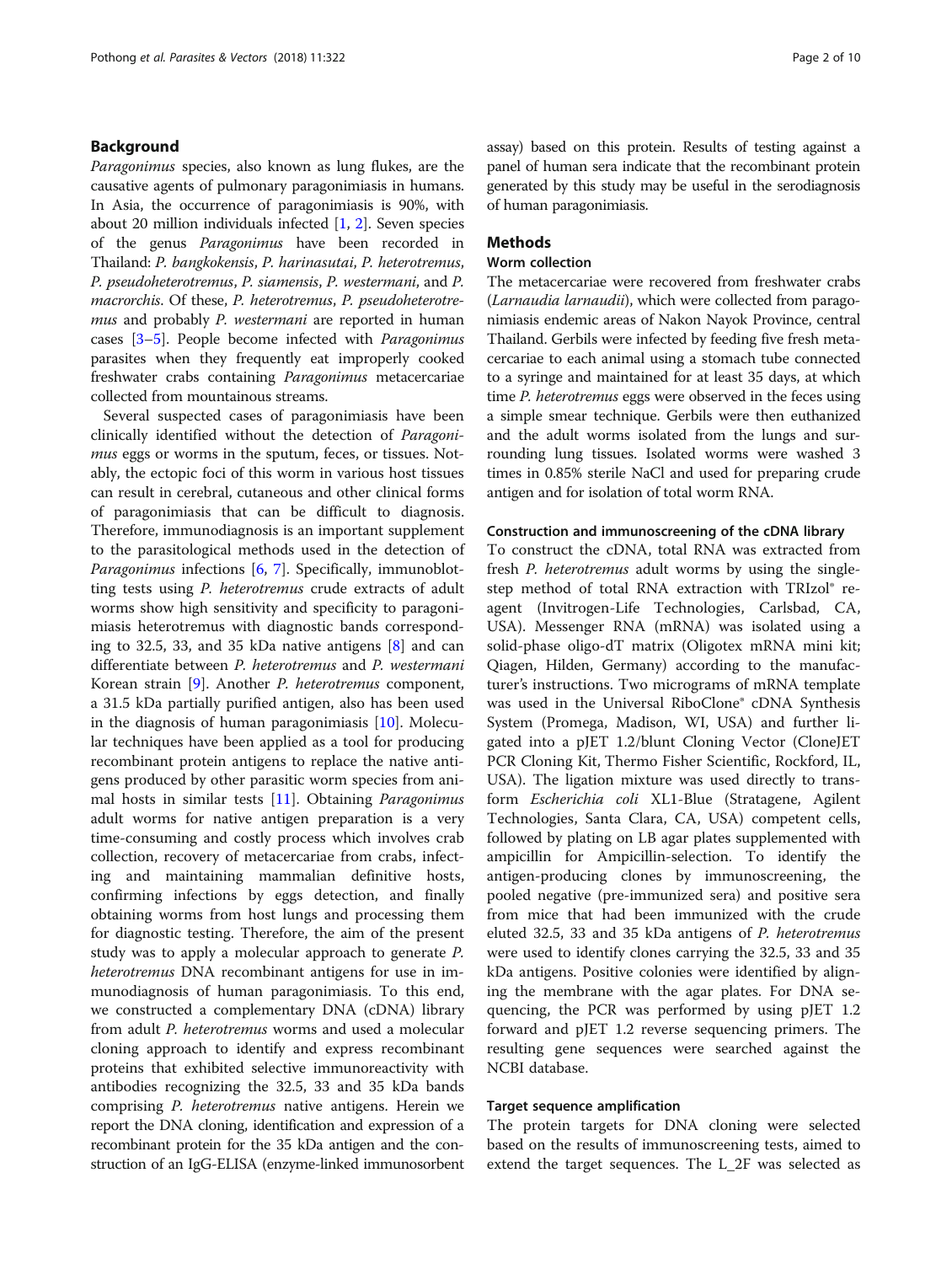target clone. The designed primers were: Ph3 forward primer 5'-CTC TAG AAG ATC TCC TAC-3' and Ph3 reverse primer 5'-AGC CGA ACG ACC GAG CGC-3'. After PCR amplification, the PCR product was further purified. The purified DNA was cloned, designated clone CE3, by using a StrataClone PCR Cloning kit (Stratagene, Agilent Technologies), according to the manufacturer's instructions.

## Construction of a recombinant protein clone Plasmid creation

Primers for clone CE3 were designed based on the DNA sequencing results. These include: CE3 forward primer, 5'-CGA ACG TCG AGC GCT TAC TGT GAC A-3', which contained XhoI restriction enzyme sites, and CE3 reverse primer, 5'-AGC CGA GAA TTC GAG CGC CTT GCA AAA G-3', which contained EcoRI restriction enzyme sites. To amplify the target protein, PCR was performed as described above. Both the pRsetB vector (Invitrogen Ltd., Paisly, UK) and the purified DNA were digested with XhoI and EcoRI restriction enzymes using the Fermentas FastDigest Restriction Enzymes kit (Thermo Fisher Scientific). Finally, ligation was performed, and the obtained plasmid was transformed into E. coli host cells (strain DH5α or strain DE3 BL21 pLysS).

## Protein expression and purification of the recombinant protein

A single colony of CE3 protein-expressing host cells was inoculated in a tube that contained LB broth with ampicillin and chloramphenicol and further incubated overnight at 37 °C with shaking at 180 rpm (New Brunswick Scientific Innova® 40, Edison, NJ, USA). The cultured cells were then inoculated into ampicillin-chloramphenicol LB broth and shaken at 37 °C for 3 h. IPTG (1 mM isopropyl-lthio-β-D-galactopyranoside) was added to induce protein expression and shaken at 180 rpm for an additional 4 h at 37 °C. The cultured cells were centrifuged for the pellet and stored at -70 °C until required.

Following recombinant protein induction, host cells were pelleted and then extracted by suspending cells in BugBuster™ (Novagen™, Merck, Darmstadt, Germany). The extract mixture was centrifuged for collecting the supernatant containing solubilized proteins. The putative recombinant His6 (Histidine 6) fusion protein was then purified using a Ni-NTA (nickel-nitrilotriacetic acid) chromatography column according to the manufacturer's instructions (Ni-NTA ProBond, Invitrogen, USA). Eluted fractions were collected and checked by SDS-PAGE analysis for the desired protein. Eluted fractions that possessed a single protein band were pooled, subjected to dialysis, and lyophilization.

## Immunoreactivity of purified recombinant proteins to sera of immunized mice

Three mice were each injected via the intraperitoneal route (IP) with 1 μg of the 35 kDa recombinant protein, mixed 1:1 with Inject® Alum (Thermo Fisher Scientific). Mice were given IP booster injections with the same dose twice more at 2-week intervals. Blood samples were collected at 1 week after the last injection, and the resulting sera were tested against each recombinant protein antigen by Western blot analyses.

## Evaluation of recombinant proteins for serodiagnosis of paragonimiasis heterotremus

## Human sera

The collection of patients' sera used as the diagnostic test panel in the present study was stored specimens that had been used in the previous serological surveys. All samples had been maintained at -80 °C in the Department of Helminthology, Faculty of Tropical Medicine, Mahidol University for several years, and contained no patient identifying information (see Ethical Approval and Consent section). Details of the diseases and corresponding diagnostic methods used on the groups of serum samples (Group A: paragonimiases, Group B: other parasitic infections and Group C: healthy controls) for the evaluation of the recombinant antigens are shown in Table [1](#page-3-0).

## Enzyme-linked immunosorbent assay (ELISA)

An indirect ELISA was created based on the recombinant 35 kDa protein antigen and was evaluated using groups of sera from patients infected with paragonimiases ( $n = 36$ ), heterologous infections ( $n = 215$ ) and healthy controls ( $n = 30$ ). The ELISAs were performed as described by Dekumyoy et al. [[8\]](#page-9-0) with minor modifications. Single serum dilutions, 1:2000, of individual positive and negative sera against 1 μg/ml purified recombinant antigen were performed to establish the optimal conditions for the tests. In addition, 1:4000-diluted horseradish peroxidase-conjugated rabbit anti-human IgG (Southern Biotech, Birmingham, USA) and colormetric substrate solution [ABTS, 2, 2-azino-di-(3-ethylbenzthiazoline sulfonate); Sigma, Oakville, Ontario, Canada] were used. The reactions were stopped by adding 50 μl of 1% SDS solution. Antigen-antibody binding reactions were measured by reading the  $OD<sub>405</sub>$  (optical density) using an ELISA Reader (Tecan, Männedorf, Switzerland).

## Data analysis

The ELISA cut-off point was chosen by using receiver operating characteristic (ROC) curve analysis, sensitivity versus 1-specificity or false positive. The SPSS version 18 was used as tool for ROC curve analysis. All data were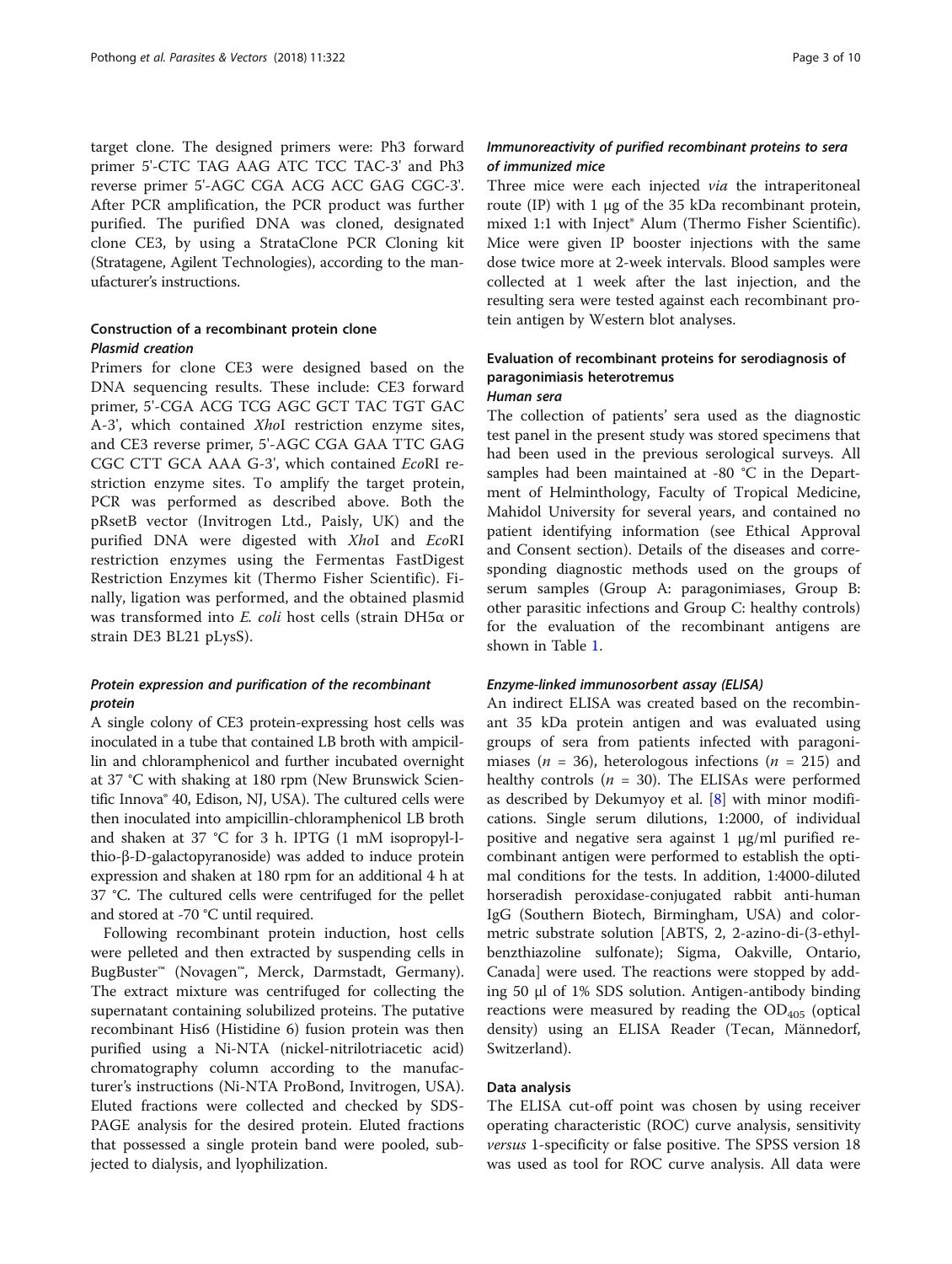<span id="page-3-0"></span>

| Table 1 Diseases, and corresponding diagnostic methods, |  |  |
|---------------------------------------------------------|--|--|
| detected in the serum samples                           |  |  |

|   | Group Diseases                       | No. of<br>serum<br>samples | Diagnostic methods                                                                                                                                                                                                                               |
|---|--------------------------------------|----------------------------|--------------------------------------------------------------------------------------------------------------------------------------------------------------------------------------------------------------------------------------------------|
| Α | Paragonimiasis<br>heterotremus       | 29                         | Worm and egg detection,<br>serum samples collected for<br>over 25 years, patients resided<br>in 2 endemic provinces of P.<br>heterotremus in the central<br>Thailand where metacercariae<br>from crabs were identified by<br>PCR a few years ago |
|   | Paragonimiasis<br>pseudoheterotremus | 3                          | Eggs in feces and PCR (1 case),<br>immunoblot detection and<br>PCR for detection of<br>metacercariae from crabs (2<br>cases). Patients resided along<br>Thai-Myanmar border                                                                      |
|   | Paragonimiasis<br>westermani         | 4                          | Serum samples were<br>supported by Korean<br>researcher                                                                                                                                                                                          |
|   | Total                                | 36                         |                                                                                                                                                                                                                                                  |
| Β | Gnathostomiasis                      | 10                         | Worm and immunoblot<br>detection                                                                                                                                                                                                                 |
|   | Strongyloidiasis                     | 10                         | Larva detection                                                                                                                                                                                                                                  |
|   | Hookworm infection                   | 10                         | Egg detection                                                                                                                                                                                                                                    |
|   | Trichinellosis                       | 10                         | Larva and immunoblot<br>detection                                                                                                                                                                                                                |
|   | Capillariasis                        | 3                          | Egg, larva, adult worm<br>detection                                                                                                                                                                                                              |
|   | Toxocariasis                         | 10                         | Immunoblot                                                                                                                                                                                                                                       |
|   | Angiostrongyliasis                   | 10                         | Worm detection, immunoblot                                                                                                                                                                                                                       |
|   | Ascariasis                           | 6                          | Egg and worm detection                                                                                                                                                                                                                           |
|   | Trichuriasis                         | 9                          | Egg and worm detection                                                                                                                                                                                                                           |
|   | Trichostrongyliasis                  | 10                         | Egg detection                                                                                                                                                                                                                                    |
|   | Bancroftian filariasis               | 10                         | Microfilariae detection                                                                                                                                                                                                                          |
|   | <b>Enterobiasis</b>                  | 4                          | Egg and worm detection                                                                                                                                                                                                                           |
|   | Brugian filariasis                   | 10                         | Microfilariae detection                                                                                                                                                                                                                          |
|   | Brugian filariasis                   | 10                         | ELISA using recombinant<br>antigen                                                                                                                                                                                                               |
|   | <b>Dirofilariasis</b>                | 2                          | Worm detection                                                                                                                                                                                                                                   |
|   | Neurocysticercosis                   | 11                         | Cyst detection, immunoblot                                                                                                                                                                                                                       |
|   | Sparganosis                          | 6                          | Sparganum detection                                                                                                                                                                                                                              |
|   | Taeniasis                            | 13                         | Egg or segments (T. solium or<br>T. saginata)                                                                                                                                                                                                    |
|   | Echinococcosis                       | 3                          | Protoscolices detection                                                                                                                                                                                                                          |
|   | Hymenolepiasis<br>nana               | 5                          | Egg detection                                                                                                                                                                                                                                    |
|   | Hymenolepiasis<br>diminuta           | 1                          | Egg detection                                                                                                                                                                                                                                    |
|   | Opisthorchiasis                      | 10                         | Worm detection                                                                                                                                                                                                                                   |
|   | Echinostomiasis<br>malayanum         | 1                          | Egg detection and PCR                                                                                                                                                                                                                            |

|                                           | <b>Table 1</b> Diseases, and corresponding diagnostic methods, |
|-------------------------------------------|----------------------------------------------------------------|
| detected in the serum samples (Continued) |                                                                |

| Group | <b>Diseases</b>                          | No. of<br>serum<br>samples | Diagnostic methods                                                      |
|-------|------------------------------------------|----------------------------|-------------------------------------------------------------------------|
|       | Fascioliasis                             | 3                          | Egg detection, immunoblot                                               |
|       | Minute intestinal<br>flukes infections   | 10                         | Worm detection                                                          |
|       | Creeping eruption                        | 3                          | Symptoms, negative for<br>strongyloidiasis and<br>gnathostomiasis       |
|       | <b>Entamebiasis</b>                      | 4                          | Cyst detection                                                          |
|       | Giardiasis                               | 3                          | Cyst detection                                                          |
|       | <b>Blastocyctis hominis</b><br>infection | 3                          | Cyst detection                                                          |
|       | Falciparum malaria                       | 5                          | Blood stage detection                                                   |
|       | Vivax malaria                            | 5                          | Blood stage detection                                                   |
|       | Tuberculosis                             | 5                          | Acid fast stained<br>Mycobacterium tuberculosis                         |
|       | Total                                    | 215                        |                                                                         |
| C     | Healthy serum                            | 30                         | Negative ELISA using ten kinds<br>of antigens and fecal<br>examinations |
|       | Total                                    | 30                         |                                                                         |

Key: Group A, paragonimiases; group B, heterologous infections; group C, healthy controls

further analyzed by using the Mann-Whitney U-test. The calculation was carried out on SPSS version 18 and a P-value < 0.05 was considered as significant. The accuracies of the diagnostic test, including sensitivity, specificity, and predictive values, were determined using the method of Parikh et al. [\[12\]](#page-9-0) and SPSS version 18 and MedCal (free statistical calculators, diagnostic test evaluation calculator) were used at 95% CI. The ELISAs were analyzed by calculating the means and standard deviations (SD). A cut-off value at 0.543 was done by ROC curve analysis and the mean + 2SD. The AUC was 0.975.

#### Results

## Isolation of total RNA, purification of mRNA, and construction of a P. heterotremus cDNA library

A double-stranded P. heterotremus cDNA reaction was run on a 1.2% agarose gel along with a 1 kb DNA size marker. The sizes of the cDNA bands ranged from 0.5 to 12 kb. After the cDNA was purified by using Promega Wizard® DNA Clean-UP System (Promega, Madison, WI, USA), the double-stranded cDNA was successfully ligated into the pJET 1.2/blunt cloning vector and used to transform in E. coli XLI Blue on LB agar. In order to check the size of inserts, 14 colonies were randomly picked and PCR was performed. The sizes of insert cDNAs, as determined by performing colony PCR, ranged from approximately 500 to 1000 bp (Additional file [1:](#page-8-0) Figure S1). The products of the positive clones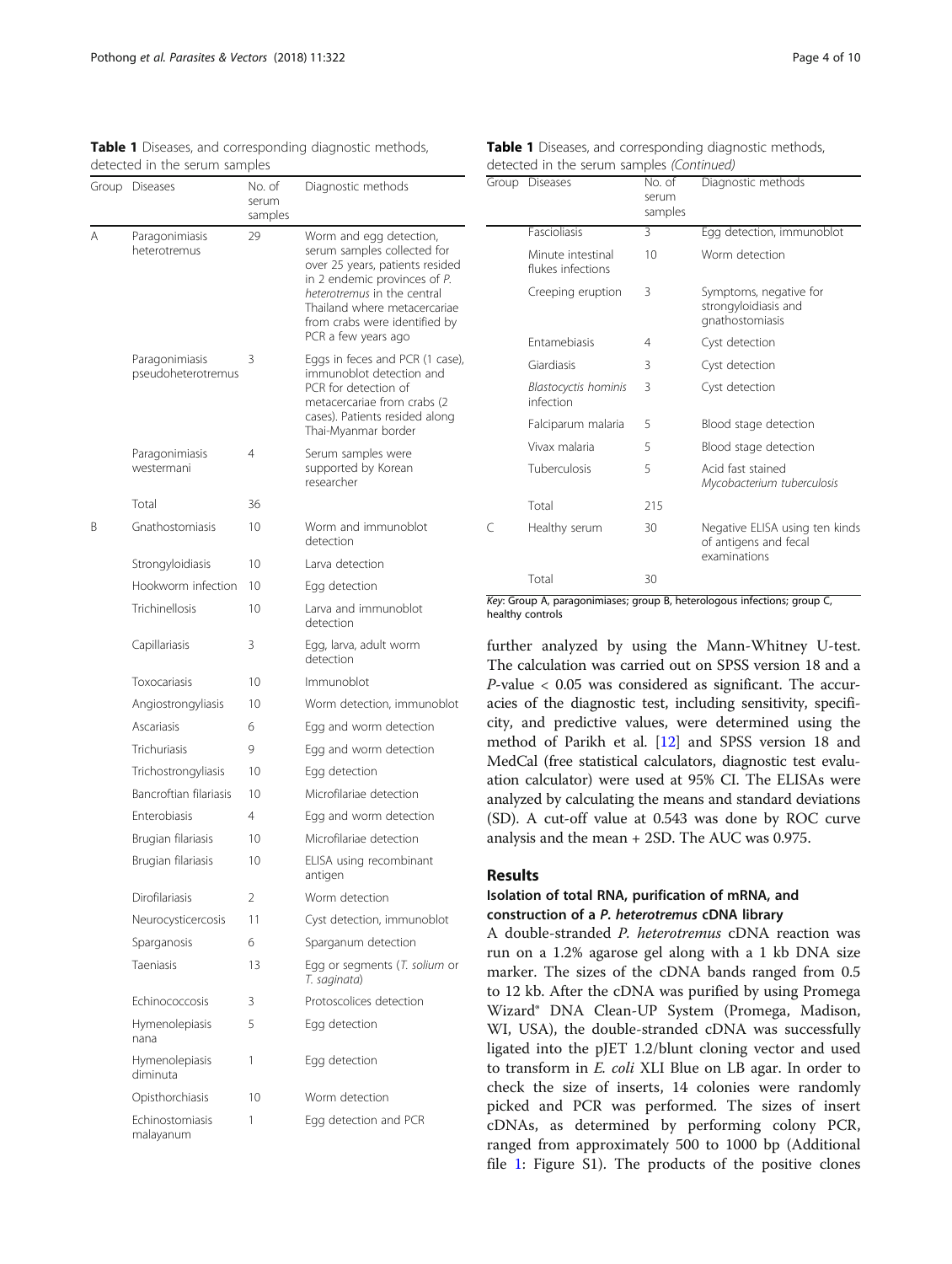that were larger than 500 bp were further assessed by colonies amplification and sequencing.

#### Sequence analysis

We determined the DNA sequences of each of the 11 plasmid clones described above, the insert sizes of which ranged from 500 to 1000 bp. Homology searches against NCBI databases [\(https://www.ncbi.nlm.nih.gov/](http://www.ncbi.nlm.nih.gov)) revealed some clones matched were a trematode group i.e. clone IDs, P89-1, P51-R, P55-R, P3\_1F. The identities of these matches are listed in Table 2, and the percentage of identity of these eleven clones ranged from 31 to 100% when searched against the trematodes, bacteria and protozoans in the NCBI database.

## PCR confirmatory test and DNA cloning

After the initial cloning described above, the inserted cDNA that was > 500 bp in size was run on a 1.2% agarose gel. The band containing the inserted cDNA was then cut and purified for further second cloning to extend sequences. Eleven plasmid clones were identified by immuno-screening of the cDNA library. The inserted cDNA from clone L\_2F (designated CE3) was run on a 1.2% agarose gel, and based on comparison with the Kapa Universal ladder, was approximately 900 bp long (Additional file [2](#page-8-0): Figure S2). The CE3 clone was selected as representative of the antigenic clones since it possessed the longest sequence that contained no stop codons.

#### Sequence analysis

After the DNA sequences were checked for open reading frames and stop codons, clone number 3 (CE3) was chosen for recombinant protein production since CE3 was given the similar identity of sequences to other clones and had a long sequence without stop codon between the sequences. Specific primers were used to amplify the DNA via PCR. A sequence analysis of the recombinant protein from clone CE3 and the corresponding alignment scores calculated by the NCBI-Blastx program show that it shares identity with the proactivator polypeptides of C. sinensis and Schistosoma haematobium at 48 and 29%, respectively (Table [3](#page-5-0)). An overview of the CE3 clone using DNAMan software consists of 1292 bp with an open reading frame at 49–1047 bp (Additional file [3](#page-8-0): Figure S3), under the accession number KX180136, and the estimated molecular weight of the corresponding protein is 35 kDa (Fig. [1](#page-5-0)).

## IPTG-induced protein expression and purification of recombinant proteins

We examined the effect of IPTG-induction on recombinant protein expression. The IPTG-induction was started from 0 h (non-IPTG-induced) to 3 h (IPTG-induced); proteins were observed every hour. The protein expression was increased following timing. Whole bacterial lysates from non-IPTG-induced and IPTG-induced CE3 clones at 3 h were analyzed by SDS–PAGE in a 12% polyacrylamide gel and stained with Coomassie brilliant blue. After IPTG induction for 3 h, there was an increase in the amount of an expressed 35 kDa protein (Fig. [1](#page-5-0)), indicating that the fusion protein from clone CE3 was successfully expressed in E. coli upon IPTG induction.

After extraction of bacterial cells with BugBuster™ and centrifugation and washes with lysis buffer (8M urea in LEW buffer), the crude recombinant protein extract was subjected to passage through a nickel-agarose affinity column, followed by elution with buffer containing various concentrations of imidazole ranging from 100 to 500 mM. A SDS-PAGE analysis of the purified protein fractions eluted at imidazole concentrations of 25, 50, 100, 200 and 500 mM showed the expected enrichment of the 35 kDa band in the eluted fractions. The isolated fractions recovered from the 100, 200 and 500 mM imidazole elutions were then pooled and dialyzed against  $0.1 \times$  PBS (phosphate buffered saline-Tween20 buffer, pH 7.2) for further use.

Table 2 The sequence analysis results after being searched against NCBI databases

| Sample No.     | Clone ID         | Name                                                        | Percentage of identity |
|----------------|------------------|-------------------------------------------------------------|------------------------|
|                | P89-1            | Fatty acid-binding protein type 3 (Clonorchis sinensis)     | 70                     |
| $\overline{2}$ | $P51-F$          | Microcystin synthetase (uncultured Microcystis sp.)         | 73                     |
| 3              | <b>P51-R</b>     | Dynein beta Chain ciliary (C. sinensis)                     | 97                     |
| $\overline{4}$ | <b>P55-R</b>     | Hypothetical proteinSMP_137720 (Schistosoma mansoni)        | 31                     |
| 5              | $P3_1F$          | SJCH6C65074 protein (Schistosoma japonicum)                 | 78                     |
| 6              | P7 2UF           | Histone lysine methyltransferases (Toxoplasma gondii)       | 43                     |
| 7              | L <sub>2F</sub>  | Hypothetical protein (Echinococcus multilocularis)          | 92                     |
| 8              | L 3R             | Axonemal beta dynein heavy chain, putative (T. gondii ME49) | 37                     |
| 9              | L <sub>2F2</sub> | Hypothetical protein (Plasmodium chabaudi chabaudi)         | 99                     |
| 10             | $L_8F$           | Protein Bm11556, partial (Brugia malayi)                    | 100                    |
| 11             | L3R              | Hypothetical protein Emi 000005500 (E. multilocularis)      | 92                     |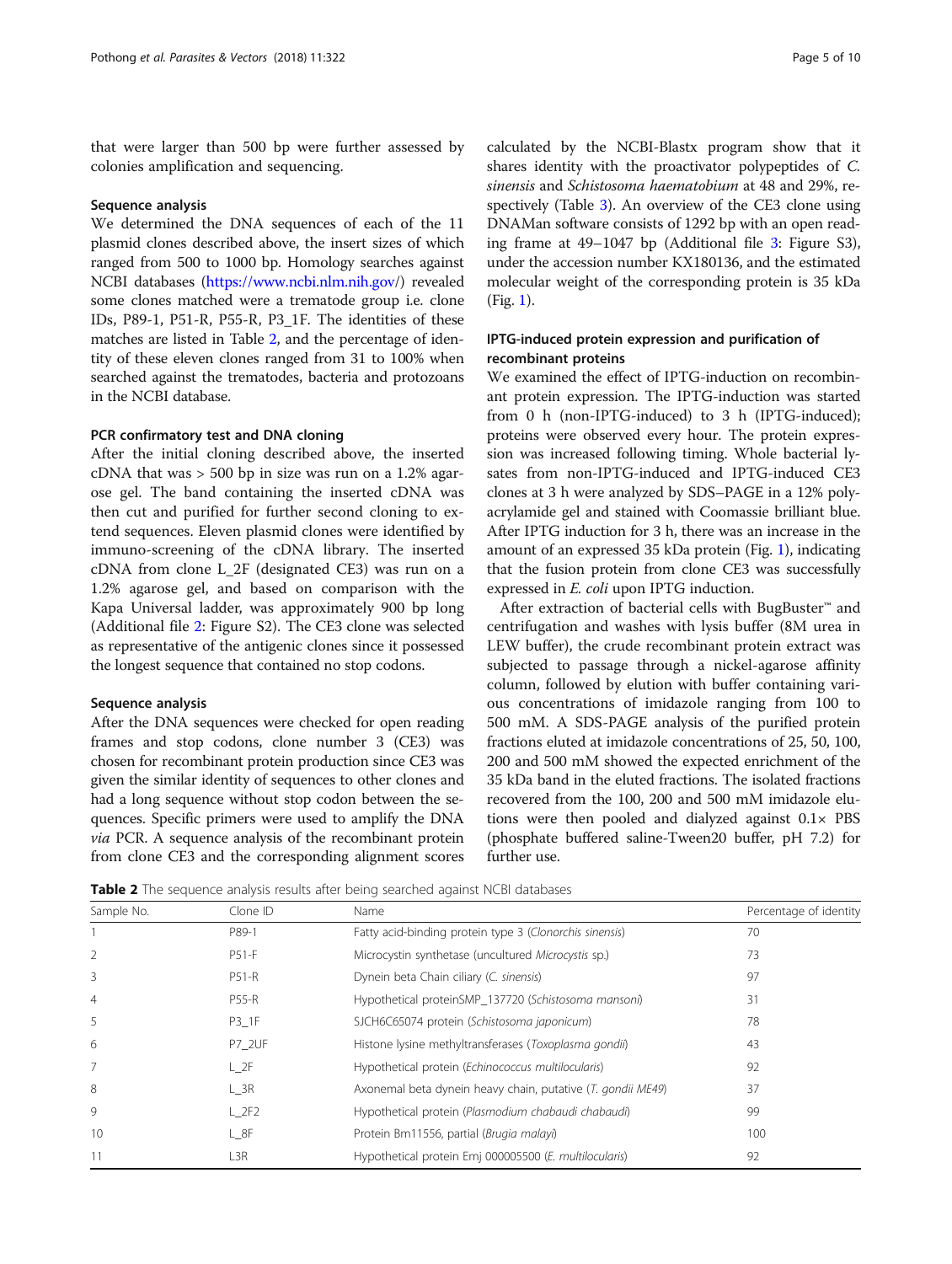<span id="page-5-0"></span>

## Mouse immunization with the 35 kDa recombinant protein

After isolation, the 35 kDa purified recombinant protein was used to immunize mice for specific antibody production. ELISAs were performed against the purified recombinant protein. The mouse antibody against the 35 kDa recombinant protein had titer over 1:1600. Additionally, using Western blot analysis, the 35 kDa recombinant protein from the CE3 clone also was recognized by the antibodies in the sera of immunized mice, but not by sera from normal, unimmunized mice (Fig. [2](#page-6-0)).

## Serodiagnostic evaluation of the 35 kDa recombinant protein by ELISA

An indirect ELISA was developed using the 35 kDa recombinant protein and sera from healthy controls or from patients with human paragonimiasis or other parasitic infections (Table [1](#page-3-0)) were used to assess the specificity and sensitivity of this assay as an immunodiagnostic tool. The ELISA conditions were optimized by fixing the concentration of the secondary antibody at a 1:4000 dilution and then optimizing the primary antibody and recombinant

protein concentrations. As a result, in subsequent assays, the primary antibodies (human sera) were diluted to 1: 2000, and 1 μg/ml of recombinant protein was used to coat wells of ELISA plates. Based on the ELISA results from 30 negative serum samples, the cut-off value was selected from the mean  $\pm$  2 SD at OD<sub>405</sub> = 0.54. Evaluating the IgG-ELISA with this cut-off value produced sensitivity, specificity, and positive and negative predictive values at 88.89, 95.51, 74.42 and 98.32%, respectively (Table [4](#page-6-0)) (calculated by MedCal with 95% CI). Based on this  $OD<sub>405</sub>$  cut-off value of 0.54, 32 of 36 serum samples from patients with confirmed paragonimiasis gave positive assay results. The 4 false negative sera, although below the 0.54 OD threshold, were not far from the cut-off value. Regarding to paragonimiasis, this recombinant antigen strongly react with serum antibodies from 3 cases of paragonimiasis pseudoheterotremus and 2 cases of paragonimiasis westermani in the high ODs-ranges, 0.856–1.145 and 0.799–0.853, respectively. The antigen weakly reacted with antibodies from tuberculosis. Importantly, this recombinant antigenic protein resulted in true negative readings for sera representing 27 of 32 different parasitic diseases, as well as for all negative controls. Cross-reactivity occurred for five diseases (11/ 215 serum samples), including Blastocystis hominis infection (2/3), Bancroftian filariasis (1/10), opisthorchiasis (3/ 10), strongyloidiasis (4/10), and neurocysticercosis (1/11). We observed that one of four false positives for strongyloidiasis gave a quite high OD-value, above the cutoff value. The OD-values of false positives from Blastocystis hominis infection, Bancroftian filariasis, neurocysticercosis and opisthorchiasis were close to the cut-off value (Fig. [3](#page-7-0)).

#### Statistical analysis

All data were analyzed by SPSS version 18 and were found to be non-parametric. A value of  $P < 0.0001$  was considered as significant (Wilcoxon signed-rank test:  $Z = 30365.000$ , Mann-Whitney U-test:  $U = 230$ ,  $Z = -9.306$ ,  $P < 0.0001$ ). The statistical results indicated that there was a significant difference between paragonimiasis samples and nonparagnimiasis samples, heterologous infected groups and healthy control. Moreover, the median scores of the paragonimiasis and non-paragonimiasis groups were 257.78 and 123.94, respectively.

Table 3 Alignment score of the putative amino acid sequences of the 35 kDa antigen as calculated by the NCBI-BLASX program from clone CE3

| Accession No.  | Sequence description                               | Identity (%) | Score (Bits) | $E$ -value |
|----------------|----------------------------------------------------|--------------|--------------|------------|
| GAA56617.1     | Proactivator polypeptide (Clonorchis sinensis)     | 48           | 297          | 4F-92      |
| XP 012799469.1 | Proactivator polypeptide (Schistosoma haematobium) | 29           | 197          | 3E-34      |
| AAW27625.1     | SJCHGC01869 protein (Schistosoma japonicum)        | 28           | 237          | $1F-31$    |
| CCD59012.1     | Saposin-containing protein (Schistosoma mansoni)   |              | 245          | $1F-31$    |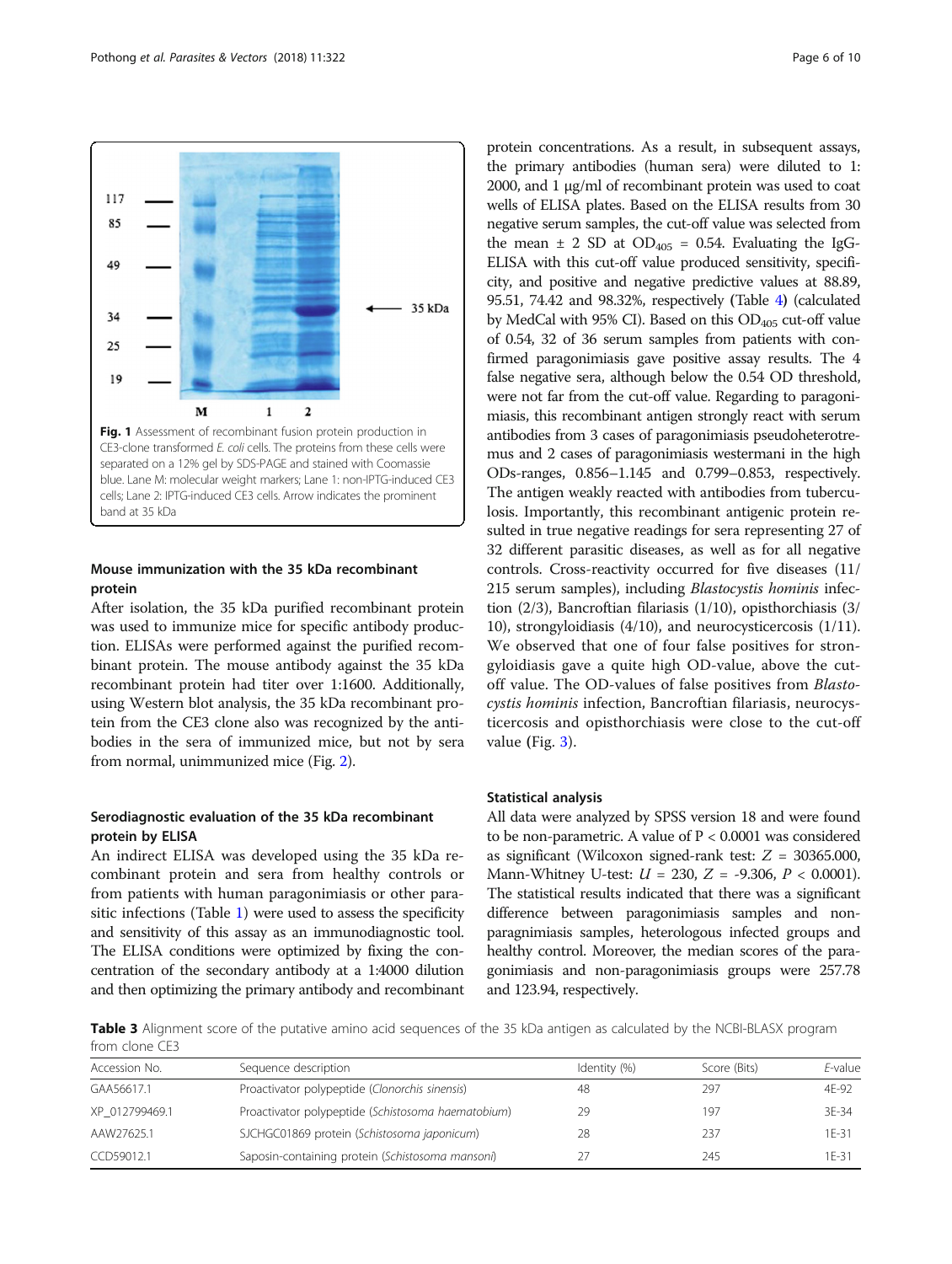<span id="page-6-0"></span>

## Discussion

In the present study, a novel recombinant protein antigen was produced from a cloned cDNA of P. heterotremus worms, designated CE3. This insert cDNA sequence exhibited closest homology to a proactivator polypeptide of the liver fluke, Clonorchis, and the encoded a protein antigen that specifically reacted to antibodies directed against the specific 35 kDa diagnostic band seen in native adult worm antigen extracts. The IgG-ELISA used to evaluate this recombinant protein yielded sensitivity, specificity, and positive and negative predictive values of 88.89, 95.51, 74.42 and 98.32%, respectively, and resulted in false positives for only four helminthic infections and one protozoan infection. Specificity of the test using this recombinant antigen is quite high, which was evaluated against 32 different diseases as indicated above. It should be noted by including serum samples from patients infected with the three human Paragonimus spp: P. heterotremus, P. pseudoheterotremus and P. westermani, we found that the ELISA was not able to discriminate between species-specific infections. However, given the similarities in infection transmission, clinical disease and treatment options for these lung fluke infections, having a broad-based diagnostic for human paragonimiasis, regardless of the species, provides a valuable tool for infection screening and/or diagnoses. The expressed recombinant P. heterotremus protein (CE3), when incorporated into the ELISA immunoassay, not only exhibited the expected high specificity to antibodies from mice immunized with the recombinant 35 kDa protein, but also showed positive reactive and high specificity to antibodies from 32 of 36 human paragonimiasis serum samples. As noted, the other four paragonimiasis sera produced the OD-values close to the cut-off point. Antibody cross-reactivity is largely related to the presence of helminth protein epitopes that are shared in common with similar proteins from other parasite species resulting in a false positive test outcome, or the individual donor may have been previously infected with lung flukes. However, only a few cases of other parasitic diseases, opisthorchiasis, strongyloidiasis, Bancroftian filariasis, neurocysticercosis and B. hominis infection cross-reacted with the proactivator polypeptide recombinant antigen. Considering location of these parasites in patients, as is generally known, *B. hominis* is an intestinal protozoan and mostly asymptomatic, Opisthorchis viverrini is located in the bile duct and Wuchereria bancrofti is located in the lymphatic. Symptoms typically seen in infections by all three of these parasites are quite different from lung fluke infections, and therefore, can be more easily diagnosed based on clinical presentations. However,

Table 4 Cut-off values, sensitivity, specificity, and positive and negative predictive values of the P. heterotremus 35 kDa recombinant fusion protein ELISA. The ELISA was performed using 1 μg of P. heterotremus 35 kDa recombinant fusion protein and 30 negative serum samples diluted at 1:2000. Test results were determined by the  $OD_{405}$  values of all serum samples under the cut-off value of 0.54

| Cut-off value                                            | OD<br>at<br>405<br>nm | Sensitivity | Specificity | Predictive values (%) |          |
|----------------------------------------------------------|-----------------------|-------------|-------------|-----------------------|----------|
|                                                          |                       | (% )        | (% )        | Positive              | Negative |
| Mean $+$ SD                                              | 0.44                  | 80          | 80          | 80                    | 80       |
| Mean $+2$ SD                                             | 0.54                  | 100         | 100         | 100                   | 100      |
| Mean $+3$ SD                                             | 0.64                  | $\Omega$    | 100         | $\mathbf 0$           | 50       |
| Evaluation of test under the cut-off value in this study |                       |             |             |                       |          |
| Mean $+2$ SD                                             | 0.54                  | 88.89       | 95.51       | 74.42                 | 98.32    |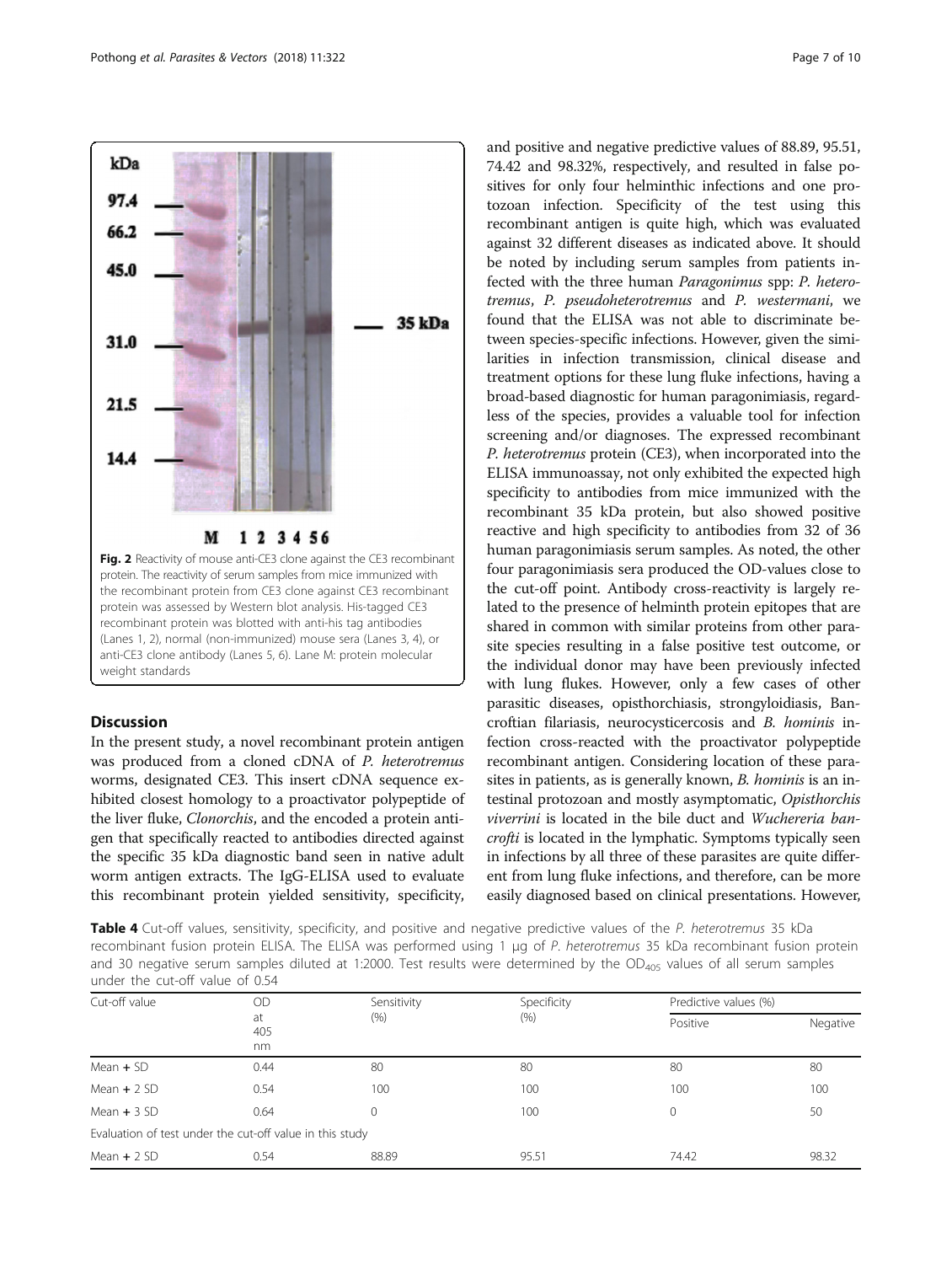<span id="page-7-0"></span>

S. stercoralis larvae pass the lungs during their development before moving to the intestine to become adult worms, but most OD-values were lower than the cut-off value. The serum sample exhibiting cross-reactivity above the cut-off may be a result from a co-infection with Paragonimus because it has been previously shown [\[8\]](#page-9-0) that antibodies produced in naturally-acquired opisthorchiasis, strongyloidiasis, and neurocysticercosis do not react with 35 kDa antigen of adult P. heterotremus worm. We noted in the study of Yoonuan et al. [\[13\]](#page-9-0) that antibody crossreactivity of opisthorchiasis, ascariasis and strongyloidiasis also occurs in IgG-ELISA using 35 kDa cathepsin L lacking signal peptide (rPpsCatL, recombinant P. pseudoheterotremus cathepsin L). However, although both the proactivator polypeptide (current study) and the cathepsin L proteins share a similar 35-kDa molecular mass, both appear antigenically distinct based on differences in their immunoreactivity profiles. Also our antigen did not crossreact with ascariasis patient sera, further distinguishing it from the recombinant cathepsin L.

It is known that serodiagnosis can play an important role as a supplementary method of human paragonimiasis diagnosis. An ELISA is a complementary method for diagnosis of cerebral paragonimiasis, chronic cerebral paragonimiasis, pulmonary and ectopic pulmonary paragonimiasis [[14,](#page-9-0) [15\]](#page-9-0). In 1991, Indrawati et al. [\[6](#page-9-0)]

produced a partially purified adult worm antigen of P. heterotremus using Sephadex column chromatography and subsequently used this antigen preparation in the serodiagnosis of human paragonimiasis heterotremus. The IgG–ELISA constructed using this antigen showed 100% sensitivity and 100% specificity (seven diseases). A partially purified antigen has been prepared from adult worms of P. heterotremus using an isoelectric focusing cell (Rotofor, Bio-Rad, Hercules, California, USA). This partially purified antigen shows a specific antigen at 31.5 kDa, which gave ELISA values, 100% sensitivity and 99% specificity (12 diseases). Only one of fascioliasis showed a false positive [\[10\]](#page-9-0). Besides, enzymes in the excretory-secretory products of lung flukes can also be useful in the serodiagnosis of paragonimiasis westermani, as shown for cysteine protease antigens in an IgG-ELISA [[16\]](#page-9-0). In another study was a chicken cystatin capture ELISA for detection of antibodies to P. westermani. In this assay, the cystatin binds with fluke cysteine proteinases in excretorysecretory products, and then is exposed to sera from paragonimiasis patients containing antibodies to the cycteine proteases. The paragonimiasis cystatin capture ELISA showed high reactivity [\[17](#page-9-0)], although native cysteine proteinases are highly conserved and possess common epitopes that are shared among many Paragonimus species including P. westermani,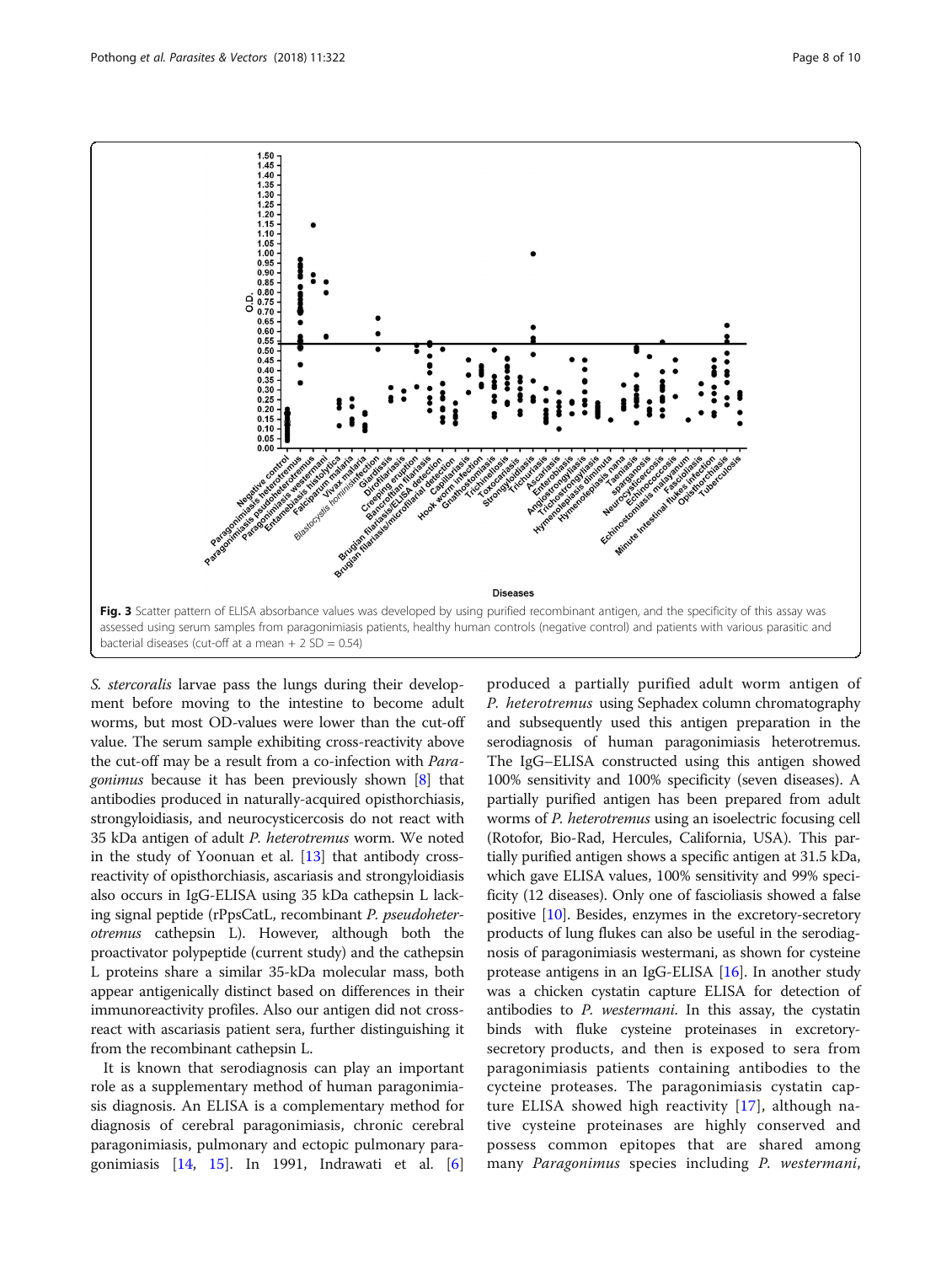<span id="page-8-0"></span>P. miyazakii and P. ohirai [\[16](#page-9-0)], thereby limiting their immunodiagnostic potential.

In addition to recombinant technology allowing the production of an unlimited amount of antigen, its application in generating a DNA recombinant protein of P. westermani eggs resulted in a significant increase in the sensitivity and specificity of an ELISA for paragonimiasis diagnosis to 90.2 and 100%, respectively, and also useful for an epidemiological study of paragonimiasis [[18\]](#page-9-0). A recently developed IgG-ELISA using the recombinant cysteine protease antigen (21 kDa) derived from cDNA of the Paragonimus skrjabini juvenile stage was reported to have a sensitivity of 95.5% and no cross-reaction with antibodies from the other human diseases in the study by Yu et al. [[19\]](#page-9-0), i.e. echinococcosis granulosus, taeniasis solium, schistosomiasis japonicum and trichinellosis spiralis [[19](#page-9-0)]. Another recombinant antigen is the 35 kDa cathepsin L lacking signal peptide (rPpsCatL), which is produced from the cDNA of P. pseudoheterotremus worms and belongs to the cysteine protease group. This rPpsCatL was used in IgG-ELISA for paragonimiasis heterotremus, resulting in 100% sensitivity and 95.6% specificity (27 diseases). Cross-reactivity occurred from ten cases of strongyloidiasis, toxocariasis, Brugian filariasis, ascariasis, opisthorchiasis and fascioliasis [[13](#page-9-0)]. Despite the fact that the recombinant antigens used in that study (rPpsCatL) and the current study (proactivator polypeptide) possessed the same molecular weight, the sensitivity and specificity results for their corresponding IgG-ELISAs suggest that they differ in antigenic reactivity to antibodies. However, both of these recombinant antigens were cross-reactive with antibodies from strongyloidiasis and opisthorchiasis. Further studies of the P. heterotremus proactivator recombinant antigen could lead to improvements in its diagnostic specificity and sensitivity. For example, identification and immune testing of individual antibody-reactive epitopes through epitope mapping of the protein could lead to highly-specific single-epitope diagnostic testing formats. Currently we are exploring this and other, serodiagnostic tests for the detection of ectopic human paragonimiasis infections.

## Conclusions

In the present study, a novel recombinant protein antigen was produced from the cDNA of P. heterotremus worms. This antigen specifically responded to antibody directed against the specific diagnostic band of native 35 kDa antigen. The insert of cDNA is suggested to be homologous to a proactivator polypeptide. The IgG-ELISA was used to evaluate this recombinant protein and this resulted in sensitivity, specificity, and positive and negative predictive values of 88.89, 95.51, 74.42 and 98.32%, respectively. False positives were found from only a few cases of four helminthic infections and one protozoan infection. In

contrast to diagnoses, symptoms and history of intermediate host consumption are helpful for physicians to predict early stages of disease. However, for clinically unpredicted or suspected cases of paragonimiasis, which may result from immature or mature Paragonimus worms located outside the lungs, serodiagnosis can be of great assistance as an adjunct diagnostic tool. Therefore, the incorporation of the recombinant proactivator polypeptide as a serological test antigen shows promise for the detection of human paragonimiasis.

## Additional files

[Additional file 1:](https://doi.org/10.1186/s13071-018-2878-5) Figure S1. Sizes of the inserted cDNA in randomly selected clones from the P. heterotremus cDNA library. PCR products resulting from amplification with the pJET forward primer and pJET reverse primer were separated on a 1.2% agarose gel. The sizes of inserted cDNA fragments from random clones (Lanes 1–14) were determined by comparison with the Kapa universal ladder (Lane M). (TIF 1102 kb)

[Additional file 2:](https://doi.org/10.1186/s13071-018-2878-5) Figure S2. The sizes of CE3 PCR products. PCR was performed on CE3 and the resulting products were run on a 1.2% agarose gel. Lane M: marker; Lane 1: CE3 clone. (TIF 780 kb)

[Additional file 3:](https://doi.org/10.1186/s13071-018-2878-5) Figure S3. Overview of clone CE3. DNAMan software was used to produce a schematic overview of clone CE3. (TIF 405 kb)

#### Abbreviations

ABTS: 2,2-azino-di-(3-ethyl-benzthiazoline sulfonate); AUC: area under the ROC curve; CI: confidence interval; ELISA: enzyme-linked immunosorbent assay; His6: histidine 6; IgG: immunoglobulin G; IP: intraperitoneal route; IPTG: isopropyl-l-thio-β-D-galactopyranoside; Ni-NTA: nickel-nitrilotriacetic acid; OD: optical density; PBS: phosphate-buffered saline; ROC: receiver operating characteristic; rPpsCatL: recombinant Paragonimus pseudoheterotremus cathepsin L; SDS-PAGE: sodium dodecyl sulphatepolyacrylamide gel electrophoresis

#### Acknowledgments

We would like to thank Dr Tippayarat Yoonuan, Mr Nirundorn Homsuwan and the staff of the Department of Helminthology, Faculty of Tropical Medicine, Mahidol University, Thailand, and the staff of the Department of Pathobiological Sciences, School of Veterinary Medicine, University of Wisconsin, Madison, USA, for providing laboratory facilities and assistance in laboratory techniques.

#### Funding

Financial support from the Thailand Research Fund through the Royal Golden Jubilee PhD Programme (Grant No. PHD/0269/2549) is acknowledged.

#### Availability of data and materials

The sequence of interested target clone CE3 was submitted to the GenBank database under the accession number KX180136. The data used in the present study are available from the corresponding author upon request.

#### Authors' contributions

KP (PhD student) performed all experiments, provided data and results and contributed to manuscript preparation. CK supervised the animal experiments. TK supervised on molecular aspects of the study experiments. DW supervised the molecular part of the experiments involving clinical samples in Thailand. TPY supervised KP in the development of molecular part of the experiments at the University of Wisconsin and advised manuscript preparation. PD provided financial support from the Royal Golden Jubilee PhD Program through TRF and supervised all aspects of the thesis experiments in Thailand and advised manuscript preparation. All authors read and approved the final manuscript.